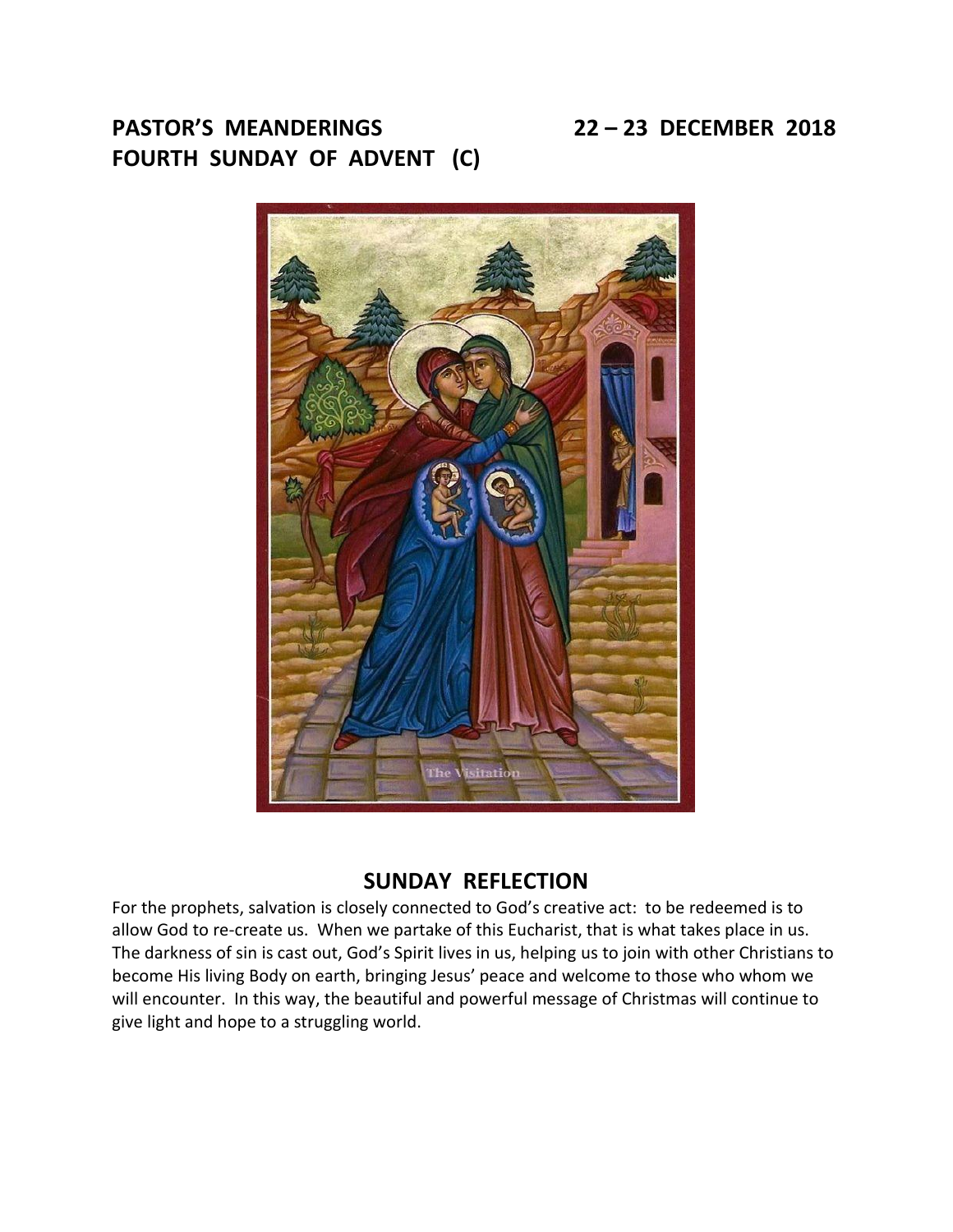**STEWARDSHIP:** The Gospel today tells of the Virgin Mary, pregnant herself, hurrying off to help her cousin Elizabeth. The model of good stewardship, she who had given herself to bear the Savior gave her time and love to others as well.

Baruch Spinoza

"Peace is not an absence of war, it is a virtue, a state of mind, a disposition for benevolence, confidence, justice."

#### **READINGS FOR CHRISTMAS**

**Night**

- **Is. 9:1-6:** The prophet speaks of a child being born who will bring liberation, illumination and peace.
- **Ti. 2:11-14:** In Christ, god's plan is revealed to us and our response is to live our lives according to this Good News.
- **Lk. 2:1-14:** The humble birth of Christ takes place in Bethlehem and is heralded by the angel of the Lord to nearby shepherds.

#### **Dawn**

- **Is. 62:11-12:** God comes into our lives to seek after us where we find ourselves lost and beyond hope. Isaiah announces salvation to a people that had suffered deportation and foreign rule. No longer shall they, shall we, be forsaken.
- **Ti. 3:4-7:** Salvation is God's free gift to us. We cannot and need not earn His love. Kindness and compassion move Him towards us.
- **Lk. 2:15-20:** Following the message of the angel, the shepherds arrive at the manger and find Mary, Joseph and the Child. They share their story and their joy to the amazement of all. This news is too big to be understood immediately.

#### **Day**

- **Is. 52:7-10:** The prophet speaks of a time of great joy as God's salvation is seen by all people
- **Heb. 1:1-6:** The coming of Christ surpasses any previous encounters with the divine because in Christ we truly meet God.
- **Jn. 1:1-18:** The Word, who existed with God from the beginning, becomes flesh in order to make us children of God.

# William Barclay

"That there was no room in the inn was symbolic of what was to happen to Jesus. The only place where there was room for Him was on the Cross."

# **SIGNIFICANCE OF THE VISITATION**

The Gospel today presents the visit of Mary, the Mother of God, with the child Jesus in her womb, to her kinswoman Elizabeth. The visit took place when Elizabeth was herself six months' pregnant with the forerunner of Christ, Saint John the Baptist. At the Annunciation of the Lord, the angel Gabriel, in response to Mary's question "How shall this be done, because I know not man?" (Lk. 1:34), had told her that "thy cousin Elizabeth, she also hath conceived a son in her old age; and this is the sixth month with her that is called barren: Because no work shall be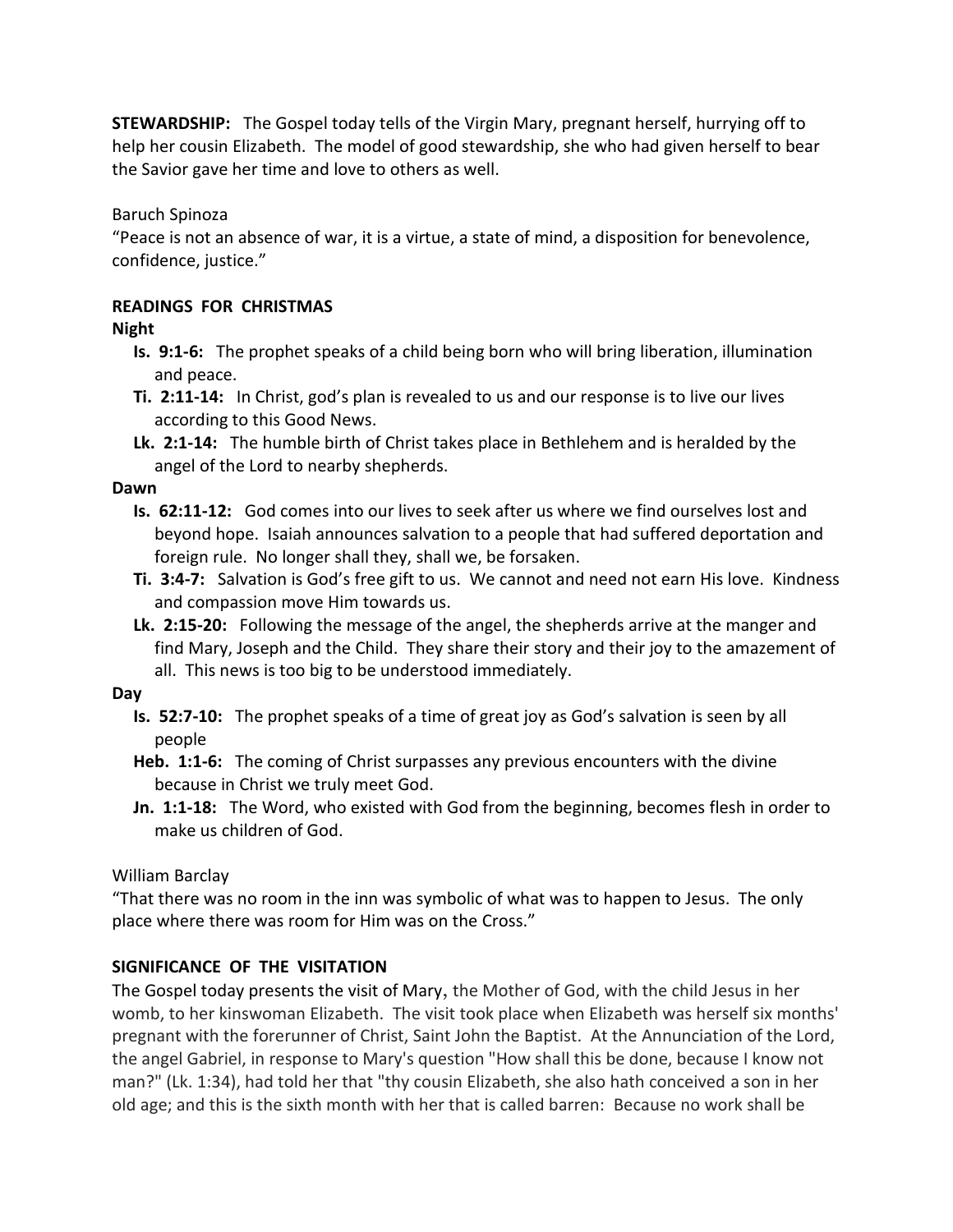impossible with God" (Lk. 1:36-27). The evidence of her cousin's own near-miraculous conception had called forth Mary's *fiat*: "Behold I am the handmaid of the Lord; may be it done to me according to thy word." It is thus appropriate that the very next action of the Blessed Virgin that St. Luke records is Mary's "making haste" to visit her cousin.

Arriving at the house of Zachary (or Zacharias) and Elizabeth, Mary greets her cousin, and something wonderful happens: John the Baptist leaps in Elizabeth's womb (Lk. 1:41). As the Catholic Encyclopedia of 1913 puts it in its entry on the Visitation, the Virgin Mary's "presence and much more the presence of the Divine Child in her womb, according to the will of God, was to be the source of very great graces to the Blessed John, Christ's Forerunner."

# **The Cleansing of John the Baptist From Original Sin**

John's leap was no ordinary movement of an unborn child, for as Elizabeth tells Mary, "as soon as the voice of thy salutation sounded in my ears, the infant in my womb leaped for joy" (Lk. 1:44). The joy of John the Baptist, the Church has held from the time of the early Church Fathers, came from his cleansing at that moment of Original Sin, in accordance with the angel Gabriel's prophecy to Zachary, before John's conception, that "he shall be filled with the Holy Ghost, even from his mother's womb" (Lk. 1:15). As the Catholic Encyclopedia notes in its entry on St. John the Baptist, "as the presence of any sin whatever is incompatible with the indwelling of the Holy Ghost in the soul, it follows that at this moment John was cleansed from the stain of original sin." Church fathers such as Pope Innocent III and St. Augustine have commented on this belief as well.

# **The Origin of Two Great Catholic Prayers**

Elizabeth, too, is filled with joy, and cries out in words that would become part of the chief Marian prayer, the Hail Mary: "Blessed art thou among women, and blessed is the fruit of thy womb." Elizabeth then acknowledges her cousin Mary as "the mother of my Lord" (Lk. 1:42- 43). Mary responds with the Magnificat (Lk. 1:46-55), a canticle or biblical hymn that has become an essential part of the Church's evening prayer (vespers). It is a beautiful hymn of thanksgiving, glorifying God for choosing her to be the mother of His Son, as well as for His mercy "from generation until generations, to them that fear Him."

# **Mary's visit was a mission of charity**

Mary responded "with haste" to the message of the Angel Gabriel to go and visit her cousin, Elizabeth. Although Mary had just learned of her own pregnancy with the Savior of the world, she went into the hill country to assist in the pregnancy of her cousin. Most women, having just been told that they were carrying a child, would not hurry along a long journey. But Mary did not neglect the needs of Elizabeth during her pregnancy and her visit is an example of a mission of charity.

# **Mother Teresa considered Mary at the Visitation a model for all Christian life**

"In the mystery of the Annunciation and the Visitation, Mary is the very model of the life we should lead. First of all, she welcomed Jesus in her existence; then, she shared what she had received. Every time we receive Holy Communion, Jesus the Word becomes flesh in our life – gift of God who is at one and the same time beautiful, kind, unique. Thus, the first Eucharist was such: Mary's offering of her Son in her, in whom he had set up the first altar. Mary, the only one who could affirm with absolute confidence, "this is my body", from that first moment offered her own body, her strength, all her being, to form the Body of Christ." – Saint Teresa of Calcutta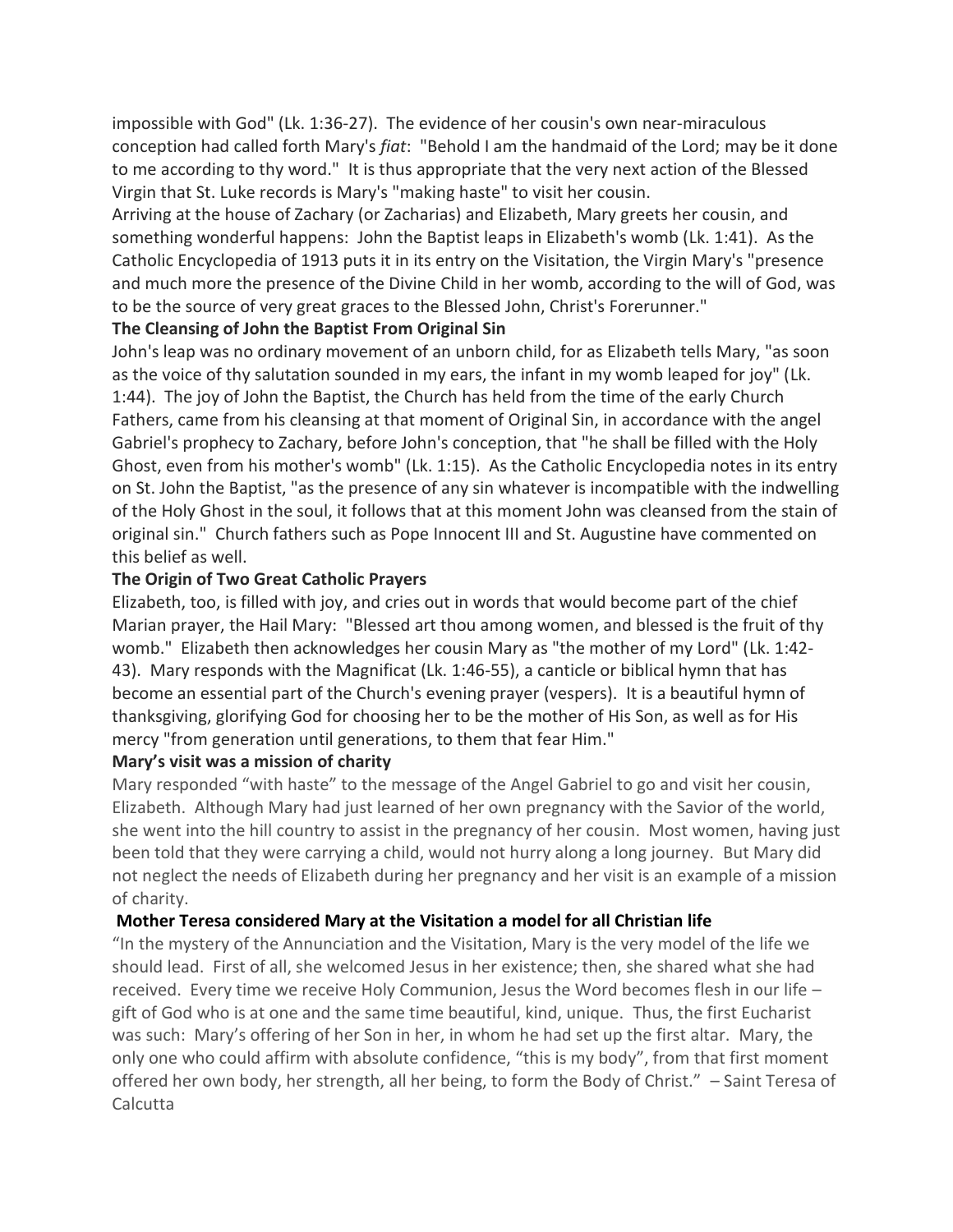# **A REFLECTION ON Mt. 1:18-24 Weekday reading from the 18th of Dec.**

As the early Church reflected and prayed over the great deliverance from sin achieved by Jesus' death and Resurrection, they gradually came to see that the decisive moment did not begin on Calvary. The kingdom had begun much earlier when the Word of God first became flesh at the moment of Jesus' conception. Matthew traces the beginning of the Day of salvation back to the Annunciation when Mary first consented to be an instrument of God's plan. In our own lives, the great breakthroughs in the realm of the spirit and in our personal ventures did not come from nothing. They were the end product of a great deal of effort and preparation. If we have known moments of deep personal peace, it is because we have battled for it and had long before decided to submit ourselves to the presence of the Holy Spirit. In the same way, the great Passover of the Lord on Holy Thursday, Good Friday and Easter Sunday did not come from nowhere. It was the end result of a lifetime of Jesus' obedience to the Father that began when Mary as a young woman said, "Let it be done unto me according to thy word." Our simple moments of submission can give birth to periods of great achievement.

# **ICON AT THE DOOR THE VIRGIN of the SIGN**

Figures with hands raised in prayer, the "orans" pose, date from earliest Christian art and even before. Icons of Mary in this pose were first painted sometime in the 4<sup>th</sup> cent. An example, including the Savior on her breast but without a surrounding medallion, may be found in the Roman catacomb of "Cimitero Majore." The medallion of Christ Immanuel as we see it here dates from the 9<sup>th</sup> cent., inspired by a custom of the Byzantine imperial court. Empresses and other court dignitaries word embroidered emblems of the emperor on their chest as signs of his supreme authority. The particular source that our iconographer used for this pattern is a famous Russian icon from the city of Yaroslavl now preserved in the Tretyakov Gallery in Moscow. It is variously called "The Virgin of the Sign of Yaroslavl" or "The Great Panaghia" (all holy). It was commissioned by Constantine the Wise for the cathedral in Yaroslavl sometime around the time of its dedication in 1215.

"Therefore the Lord Himself will give you a sign. Look, the young woman is with child and shall bear a son, and shall name Him Immanuel." This icon is the visualization of this familiar passage form Isaiah chapter 7.

Gool lead is used on her halo and that of Jesus to express unearthly light, the divine origin of sanctity. Greek letters are inscribed on the background "ICXC" is an abbreviation for Jesus Christ, *Iesous Khristos.* "MPOY" is an abbreviation for Mother of God, *Meter Theou.* Jesus is presented to us as Christ Immanuel, portrayed as a youth rather than as a baby. His halo is inscribed with a cross and the Greek letter omicron, omega, nu, spelling "HO ON." In English, this becomes "Who Am," the name used for God in Exodus 3:14. His forehead is very broad, symbolic of great spiritual strength. He is wearing a cloak called in Greek a *himation.* The cloth is woven with gold thread, symbolic of His divine dignity and royalty. The embroidered yoke o His tunic is a Russian touch. Jesus is surrounded by a circle called a *mandorla.*

Mary wears a *homophorion,* or combined veil and mantle over her dress. The dress features nice Russian embroidered cuffs. The *homophorion* is adorned with three stars on the head and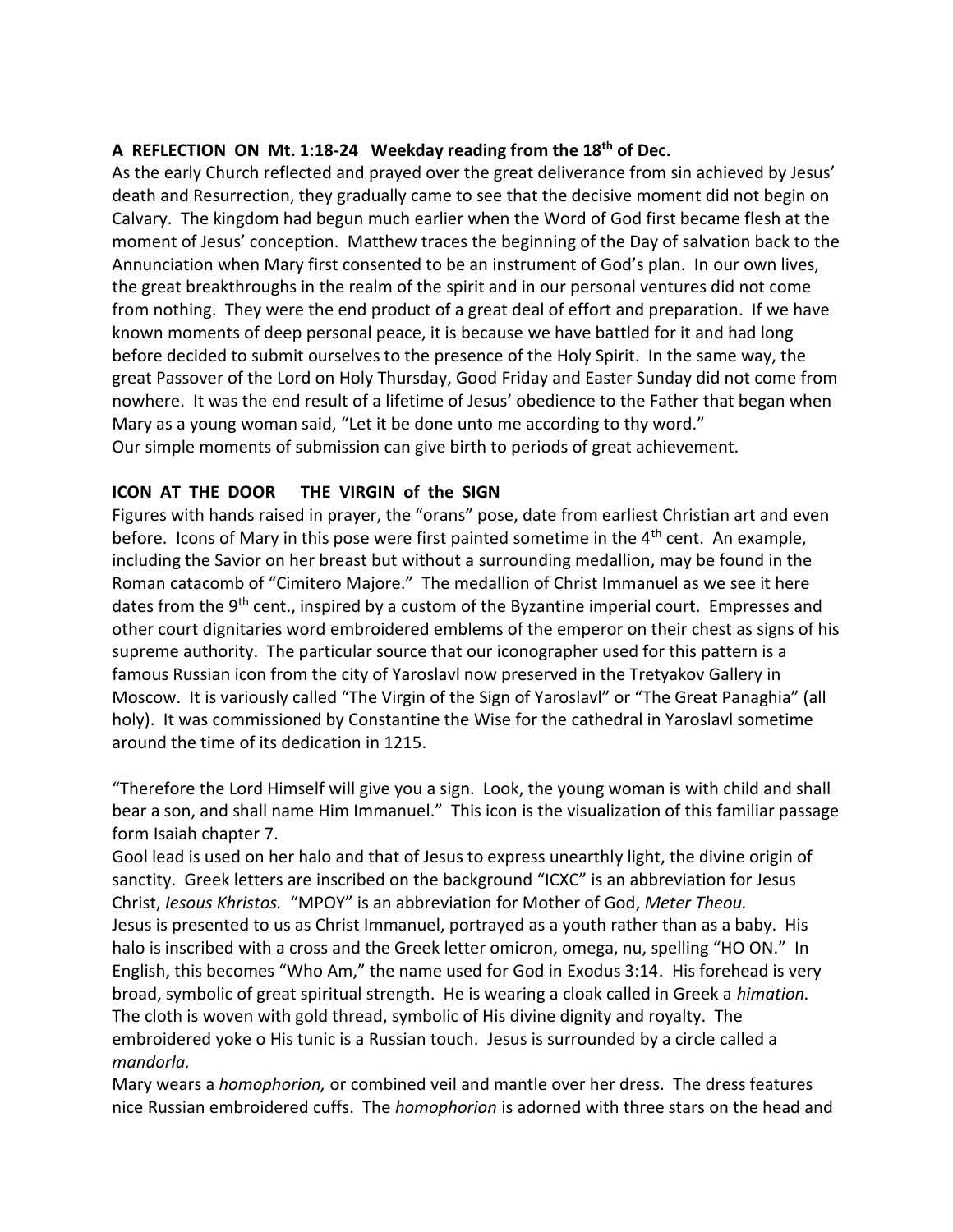shoulders. These are symbolic of Mary's perpetual virginity; before, during, and after her Son's birth. In 431 AD…., the Council of Ephesus officially declared that Mary is the *Theotokos*, or "God Bearer," she who provides the vital link between the divinity of God and humanity. Two angels carrying the Holy Eucharist marked with a cross complete the design: "Behold the Lamb of God! Behold Him who comes to take away the sings of the world!"

# **SYMBOLS OF CHRISTMAS**

#### **Christmas Tree**

This past weekend at each of the CLOW the children worked on a project of a Christmas tree and heard about St. Boniface. What is this all about?

The story of the Christmas tree is part of the story of the life of St. Boniface, whose name was originally Winfrid. St. Boniface was born about the year 680 in Devonshire, England. At the age of five, he wanted to become a monk, and entered the monastery school near Exeter two years later. When he was fourteen, he entered the abbey of Nursling, in the Diocese of Winchester. Very studious himself, St. Boniface was the pupil of the learned abbot, Winbert. Later Boniface became the director of the school.

At this time, much of northern and central Europe still had not been evangelized. St. Boniface decided he wanted to be a missionary to these people. After one brief attempt, he sought the official approval of Pope St. Gregory II. The Pope charged him with preaching the gospel to the German people. (Also at this time, St. Boniface changed his name from Winfrid to Boniface.) St. Boniface travelled to Germany through the Alps into Bavaria and then into Hesse and Thuringia. In 722, the Pope consecrated St. Boniface as a bishop with jurisdiction over all of Germany. He knew that his greatest challenge was to eradicate pagan superstitions which hindered the acceptance of the gospel and the conversion of the people. Known as "the Apostle to Germany," he would continue to preach the gospel until he was martyred in 754. At this point we can begin our story about the Christmas tree.

With his band of faithful followers, St. Boniface was traveling through the woods along an old Roman road one Christmas Eve. Snow covered the ground, muffling their footsteps. Their breath could be seen in the crisp, cold air. Although several suggested that they camp for the night, St. Boniface encouraged them to push forward, saying, "Courage, brothers, and forward yet a little. God's moon will light us presently, and the path is plain. Well know I that you are weary; and my own heart wearies also for the home in England, where those I love so dearly are keeping feast this Christmas Eve. Oh, that I might escape from this wild, storm-tossed sea of Germany into the peaceful haven of my fatherland! But we have work to do before we feast tonight. For this is the Yule-tide, and the heathen people of the forest have gathered at the Oak of Geismar to worship their god, Thor; and strange things will be seen there, and deeds which make the soul black. But we are sent to lighten their darkness; and we will teach our kinsmen to keep a Christmas with us such as the woodland has never known. Forward, then, in God's name!"

They pushed ahead, reinvigorated by St. Boniface's plea. After a while, the road opened to a clearing. They could see houses, but dark and seemingly vacant. No human was in sight. Only the noise of hounds and horses broke the quiet. Continuing on, they came to a glade in the forest, and there appeared the sacred Thunder Oak of Geismar. "Here," St. Boniface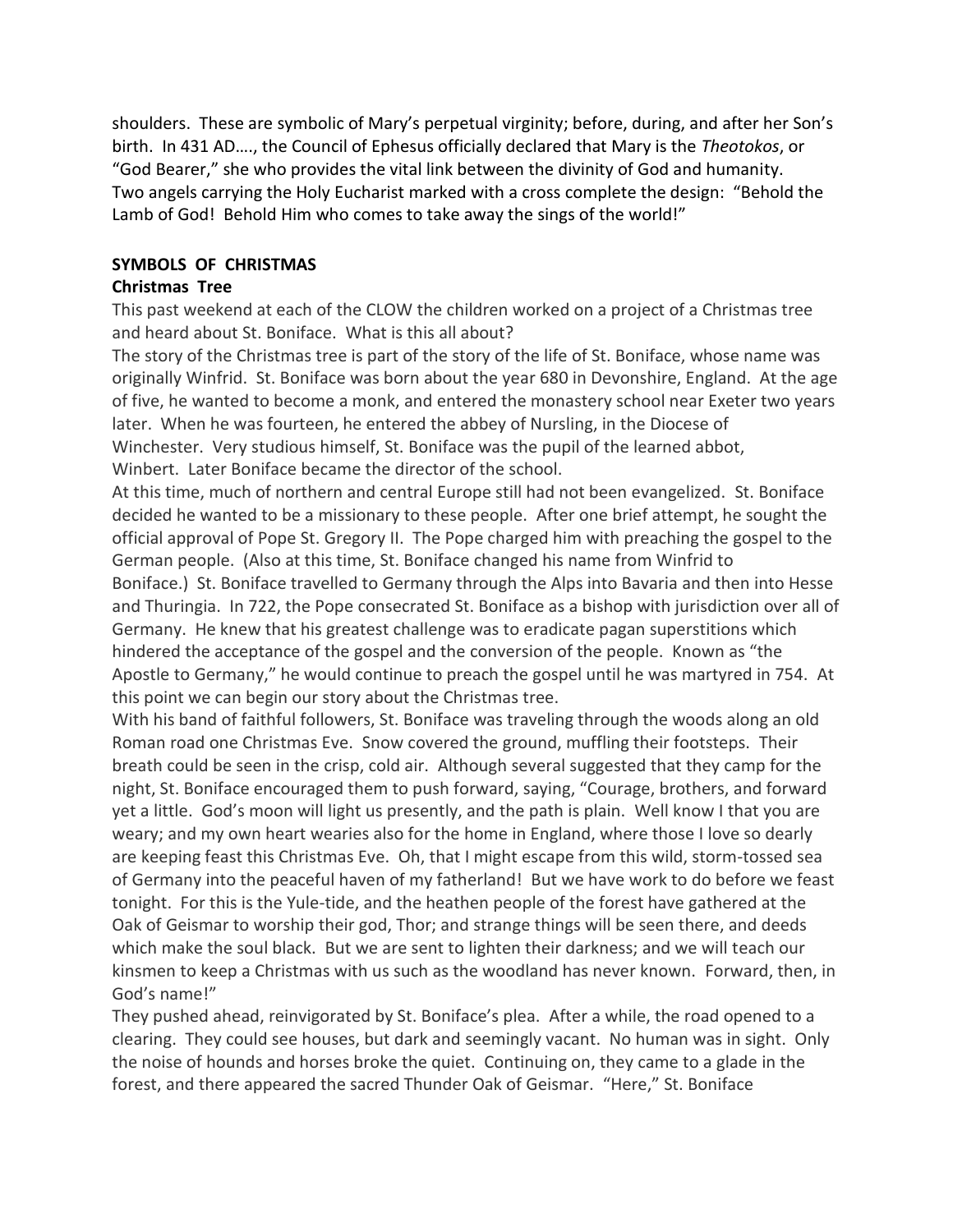proclaimed as he held is bishop's crozier high with its cross on top, "here is the Thunder-oak; and here the cross of Christ shall break the hammer of the false god Thor."

In front of the tree was a huge bonfire. Sparks danced in the air. The townspeople surrounded the fire facing the sacred oak. St. Boniface interrupted their meeting, "Hail, sons of the forest! A stranger claims the warmth of your fire in the winter night." As St. Boniface and his companions approached the fire, the eyes of the townspeople were on these strangers. St. Boniface continued, "Your kinsman am I, of the German brotherhood and from Wessex, beyond the sea, have I come to bring you a greeting from that land, and a message from the All-Father, whose servant I am."

Hunrad, the old priest of Thor, welcomed St. Boniface and his companions. Hunrad then said to them, "Stand still, common man, and behold what the gods have called us hither to do! This night is the death-night of the sun-god, Baldur the Beautiful, beloved of gods and men. This night is the hour of darkness and the power of winter, of sacrifice and mighty fear. This night the great Thor, the god of thunder and war, to whom this oak is sacred, is grieved for the death of Baldur, and angry with this people because they have forsaken his worship. Long is it since an offering has been laid upon his altar, long since the roots of his holy tree have been fed with blood. Therefore its leaves have withered before the time, and its boughs are heavy with death. Therefore, the Slavs and the Saxons have beaten us in battle. Therefore, the harvests have failed, and the wolf-hordes have ravaged the folds, and the strength has departed from the bow, and the wood of the spear has broken, and the wild boar has slain the huntsman. Therefore, the plague has fallen on your dwellings, and the dead are more than the living in all your villages. Answer me, you people, are not these things true?" The people sounded their approval and then began a chant of praise to Thor.

When the last sounds faded, Hunrad pronounced, "None of these things will please the god. More costly is the offering that shall cleanse your sin, more precious the crimson dew that shall send new life into this holy tree of blood. Thor claims your dearest and your noblest gift." With that, Hunrad approached the children, grouped together around the fire. He selected the fairest boy, Asulf, the son of Duke Alvold and his wife, Thekla, and declared that he would be sacrificed to travel to Valhalla and bear the people's message to Thor. Asulf's parents were deeply shaken. Yet, no one spoke.

Hunrad led the boy to a large stone altar between the oak and the fire. He blindfolded the child, and had him kneel down placing his head on the stone altar. The people moved closer, and St. Boniface positioned himself near the priest. Hunrad then lifted his sacred black-stone hammer of the god Thor high into the air, ready to have it crush little Asulf's skull. As the hammer fell, St. Boniface thrust his crozier against the hammer, and it fell from Hunrad's hand, splitting in two against the stone altar. Sounds of awe and joy filled the air. Thekla ran to her child spared of this bloody sacrifice and embraced him tightly.

St. Boniface, his face radiant then spoke to the people, "Hearken, sons of the forest! No blood shall flow this night save that which pity has drawn from a mother's breast. For this is the birthnight of the white Christ, the Son of the All-Father, the Savior of mankind. Fairer is He than Baldur the Beautiful, greater than Odin the Wise, kinder than Freya the Good. Since He has come sacrifice is ended. The dark, Thor, on whom you have vainly called, is dead. Deep in the shades of Niffelheim he is lost forever. And now on this Christ-night you shall begin to live. This blood-tree shall darken your land no more. In the name of the Lord, I will destroy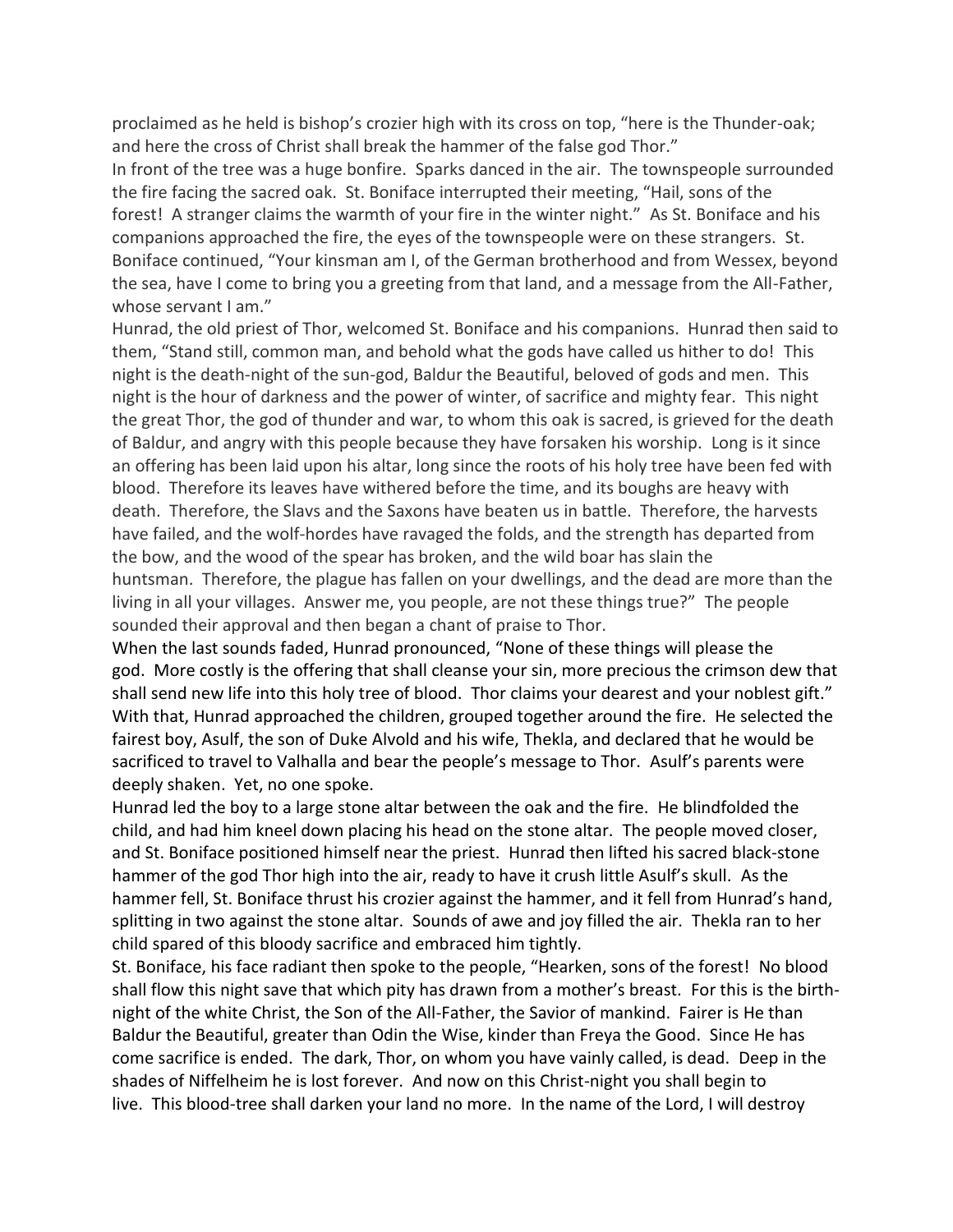it." St. Boniface then took his broad ax and began striking the tree. A mighty wind suddenly arose and the tree fell, wrenching its roots from the earth and splitting into four pieces. Behind the mighty oak stood a young fir tree, pointing like a cathedral spire toward heaven. St. Boniface again spoke to the people, "This little tree, a young child of the forest, shall be your holy tree tonight. It is the wood of peace, for your houses are built of the fir. It is the sign of an endless life, for its leaves are ever green. See how it points upward to heaven. Let this be called the tree of the Christ-child; gather about it, not in the wild wood, but in your own homes; there it will shelter no deeds of blood, but loving gifts and rites of kindness."

So they took the fir tree and carried it to the village. Duke Alvold set the tree in the middle of his great hall. They placed candles on its branches, and it seemed filled with stars. Then St. Boniface, with Hunrad sitting at his feet, told the story of Bethlehem, the Baby Jesus in the manger, the shepherds, and the angels. All listened intently. Little Asulf, sitting on his mother's lap, said, "Mother, listen now, for I hear those angels singing again behind the tree." Some say it is true; some say it was St. Boniface's companions singing, "All glory be to God on high, and to the earth be peace; goodwill, henceforth, from heaven to men begin and never cease."

As we gather around our Christmas trees this year, may we give thanks for the gift of our faith, hold the story of our Savior's birth in our hearts, and listen for the song of the angels.

# Christmas Tree Blessing

Holy Creator of Trees, Bless with your abundant grace this our Christmas tree as a symbol of joy. May its evergreen branches be a sign of your never-fading promises. May its colorful lights and ornaments call us to decorate with love our home and our world. May the gifts that surround this tree be symbols of the gifts that we have received from the Tree of Christ's Cross. Holy Christmas tree within our home, may Joy and Peace come and nest in your branches and in our hearts. Amen.

#### **ADVENT REFLECTIONS**

#### **Monday 24 Dec 2 Sm. 7:1-5, 8-11 Lk. 1:67-79**

God promised David that through his descendants his rule would last forever. For centuries, the promise was thought to be political. Then the throne of David was smashed. What of God's promise? The early Christians rediscovered it at a deeper lever – the descendant of David was Jesus, Lord forever, who arose to bring light and peace and freedom from ugliness. So He has, to all who accept His love and conform their hearts to His divine heart. The heartchanges we can see. The universality of His peace and freedom from wrong sometimes puzzles us, however. How can we find peace in our world?

First, we must experience the Lord's gifts in ourselves. When we have made a birthplace for the Lord in our hearts and He is born within us, He brings His gifts with Him. Peace is ours, and mercy and light and inner freedom from every bondage. When these are ours, we begin to find them everywhere, hidden in the most unexpected situations – the tragedy that brings a woman to God, the pain that transmutes a man's spirit in love. We see a world of peace because the Lord of peace is born in our heart forever!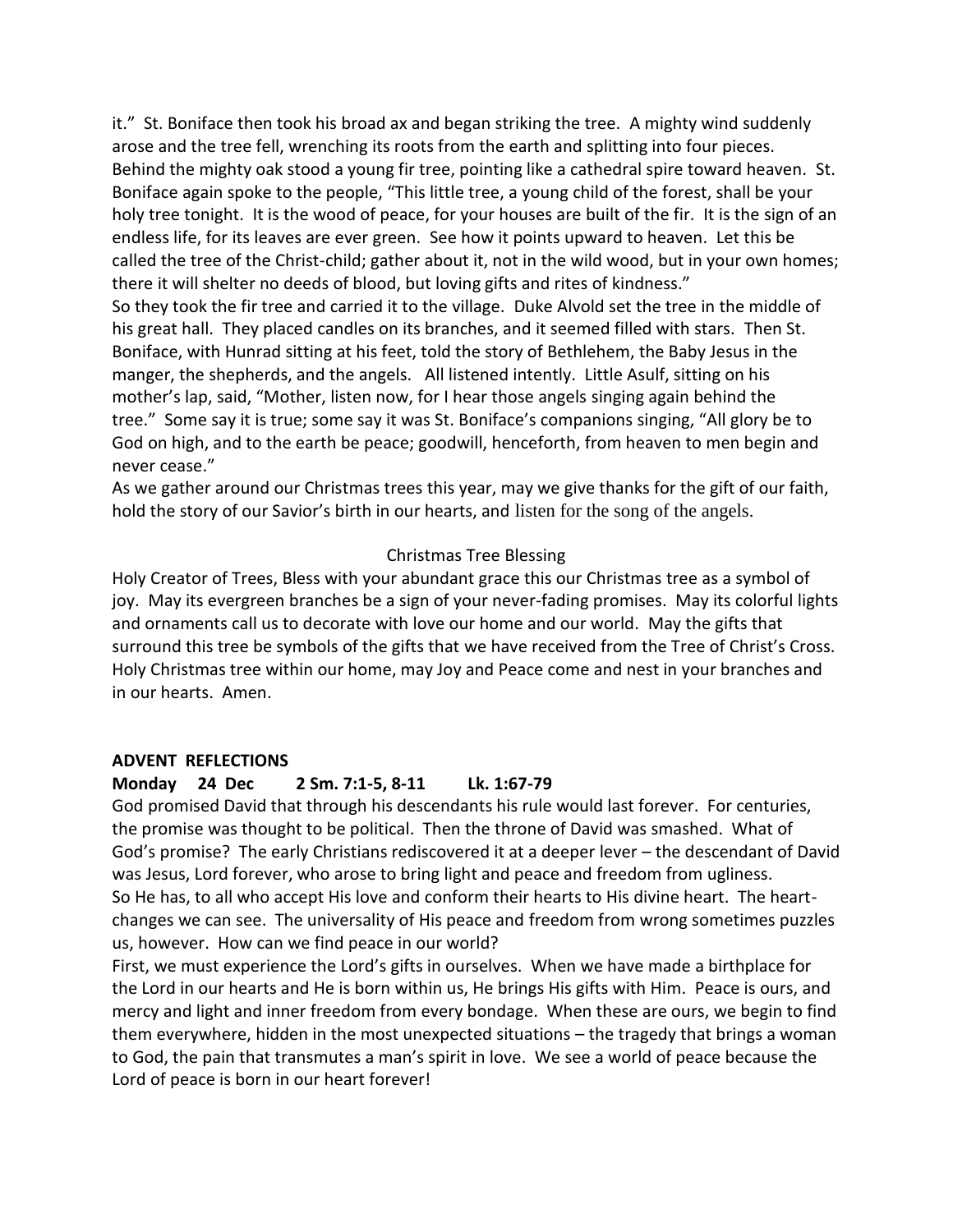#### **PRAYER**

#### **Fourth Sunday of Advent**

Bestir, O Lord, Thy might, we beseech Thee, and come; and with great power come to our aid, that, by the help of Thy grace, that which is hindered by our sins may be hastened by Thy merciful forgiveness. Who livest and reignest, with God the Father, in the unity of the Holy Ghost, God, world without end. Amen.

"God of love, as I come to the end of this Advent season, my heart is ready to celebrate the birth of Jesus. I join with Mary in saying, 'Here am I, the servant of the Lord; let it be with me according to your word.' Nothing is impossible with you, O God."

#### Christmas Eve Prayer

Loving God, Help us remember the birth of Jesus, that we may share in the song of the angels, the gladness of the shepherds, and worship of the wise men. Close the door of hate and open the door of love all over the world. Let kindness come with every gift and good desires with every greeting. Deliver us from evil by the blessing which Christ brings, and teach us to be merry with clear hearts. May the Christmas morning make us happy to be thy children, and Christmas evening bring us to our beds with grateful thoughts, forgiving and forgiven, for Jesus' sake. Amen.

# **UP-COMING SCHEDULE**

| Saturday 22 Dec Mass 8:30 a.m.  |                                                                       |  |  |  |  |  |  |
|---------------------------------|-----------------------------------------------------------------------|--|--|--|--|--|--|
|                                 | Confessions $1:30$ p.m. $-4:30$ p.m.                                  |  |  |  |  |  |  |
|                                 | Vigil Mass for 4th Sunday of Advent                                   |  |  |  |  |  |  |
| Sunday 23 Dec                   | Masses 7:00 a.m., 8:30 a.m. 11:30 a.m. (Pvt. Baptism & Convalidation) |  |  |  |  |  |  |
|                                 | 5:00 p.m. $7:00$ p.m.                                                 |  |  |  |  |  |  |
| Monday 24 Dec                   | <b>Christmas Eve</b>                                                  |  |  |  |  |  |  |
|                                 | Mass for Children 3:00 p.m.                                           |  |  |  |  |  |  |
|                                 | Masses 6:00 p.m. 9:00 p.m. 12 Midnight                                |  |  |  |  |  |  |
| Tuesday 25 Dec                  | <b>Christmas Day</b>                                                  |  |  |  |  |  |  |
|                                 | Mass at Dawn 7:30 a.m.                                                |  |  |  |  |  |  |
|                                 | Mass of the Day 10:00 a.m.                                            |  |  |  |  |  |  |
|                                 | Mass at Brig 7:30 p.m.                                                |  |  |  |  |  |  |
| Wednesday 26 Dec 8:30 a.m. Mass |                                                                       |  |  |  |  |  |  |
| Thursday 27 Dec 8:30 a.m. Mass  |                                                                       |  |  |  |  |  |  |
| Friday 28 Dec 8:30 a.m. Mass    |                                                                       |  |  |  |  |  |  |
| Saturday 29 Dec 8:30 a.m. Mass  |                                                                       |  |  |  |  |  |  |
|                                 | 10:00 a.m. Pvt. Baptism                                               |  |  |  |  |  |  |
|                                 | $1:30 - 4:30$ p.m. Confessions                                        |  |  |  |  |  |  |
|                                 | Feast of the Holy Family Vigil Mass 5:00 p.m.                         |  |  |  |  |  |  |
| Sunday 30 Dec                   | Feast of the Holy Family                                              |  |  |  |  |  |  |
|                                 | Masses 7:00 a.m. 8:30 a.m. 11:30 a.m. 5:00 p.m.<br>Brig 7:00 p.m.     |  |  |  |  |  |  |